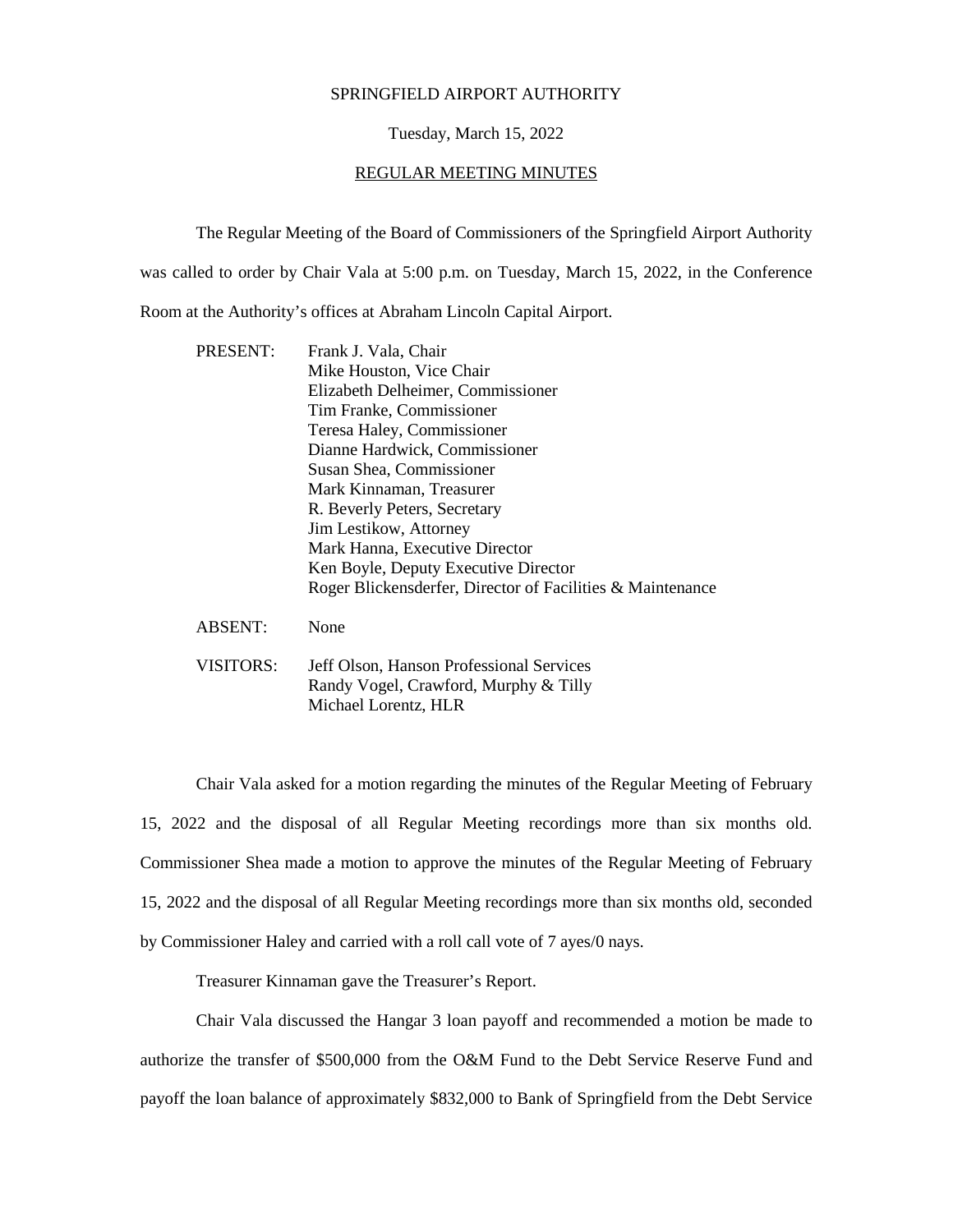Reserve Fund. Commissioner Shea made the motion, seconded by Commissioner Haley. Discussion ensued about retaining and accounting for all of the Covid recovery funds received. Vice Chair Houston suggested the Authority continue to pay principal and interest payments back to the OMC Reserve fund to replenish any Covid recovery funds used to pay back the loan and that the Authority keep the Covid recovery funds for a big and major project. Vice Chair Houston recommended a motion to amend the proposed motion to continue to make these payments to the OMC Reserve Fund until it is paid back or the Board makes a decision to use the funds, seconded by Commissioner Haley and carried with a roll call vote of 7 ayes/0 ayes. Commissioner Shea made a motion to accept the amended motion, seconded by Commissioner Haley and carried with a roll call vote of 7 ayes/0 nays.

Commissioner Franke requested a report on the Police Reform Act for the next Board meeting.

Commissioner Haley thanked staff for their leadership on the Economic Development Report of last month on the Annual Economic Impact the airport provides the community.

Chair Vala gave the construction report.

Chair Vala asked for a motion regarding the background paper for Terminal Improvement Phase 4 Terminal Seating to approve the bid from Airport Seating Alliance in the amount of \$18,324.00, approve the bid from Wiley Office Furniture for thirty Arm Chairs in the amount of \$34,412.70 and for four Bariatric Arm Chairs in the amount of \$6,210.52, authorize the execution of any project agreements/documents and authorize periodic payments. Vice Chair Houston made the motion, seconded by Commissioner Haley and carried with a roll call vote of 7 ayes/0 nays.

Chair Vala asked for a motion regarding the background paper to Rehabilitate Public Safety Building and Replace Generator Design and Construction Services to approve Knight Engineers & Architects agreement in the amount of \$98,650 to prepare design plans and specifications and bidding documents and authorize the execution of any project agreements/documents and authorize periodic payments to the architect/engineer for these design